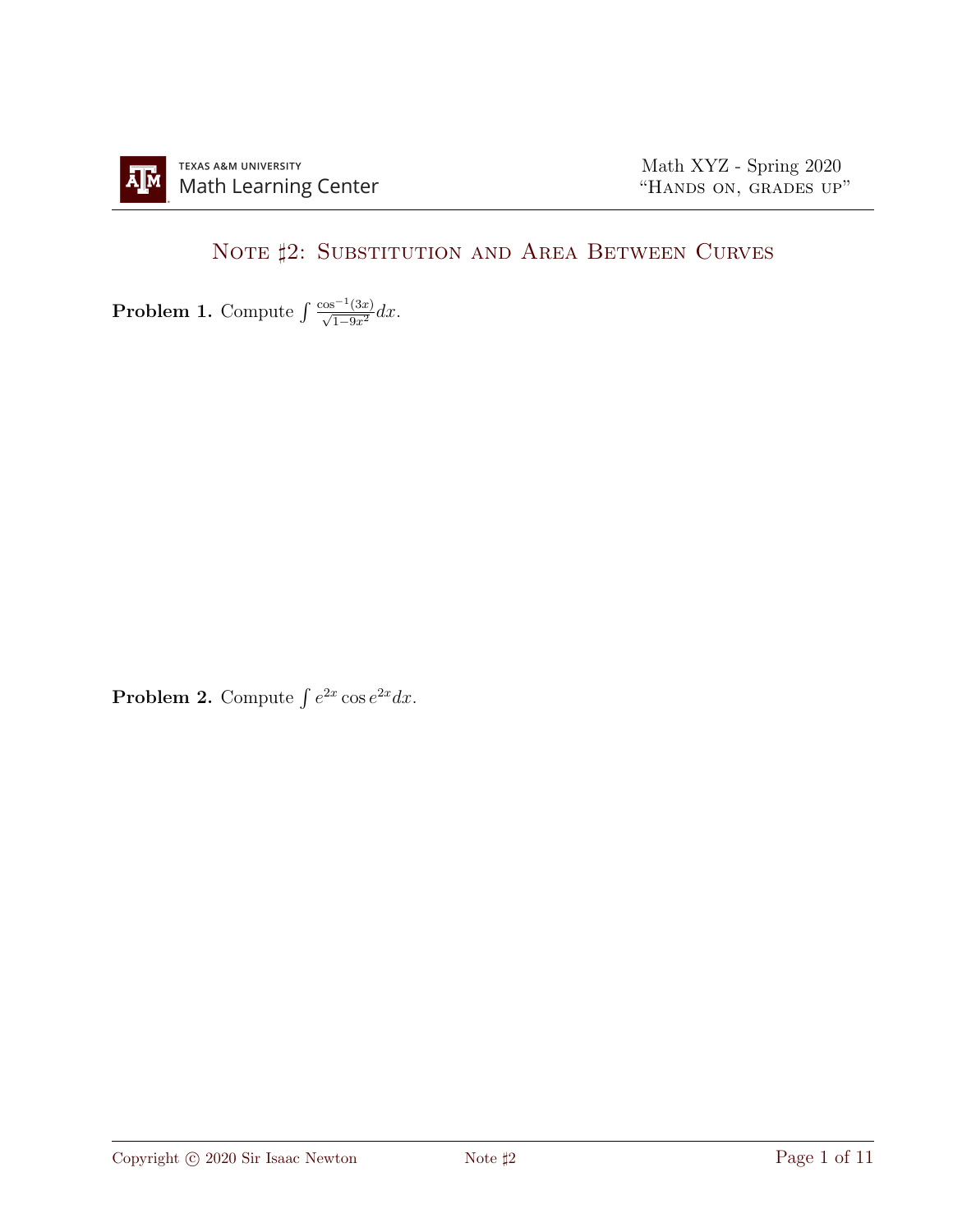**Problem 3.** Compute  $\int \frac{1}{\sin^2 x}$  $\frac{1}{\sin^2 x \sqrt{1-\cot x}} dx.$ 

**Problem 4.** Compute  $\int \frac{e^{\sqrt{x+1}}}{\sqrt{x+1}} dx$ .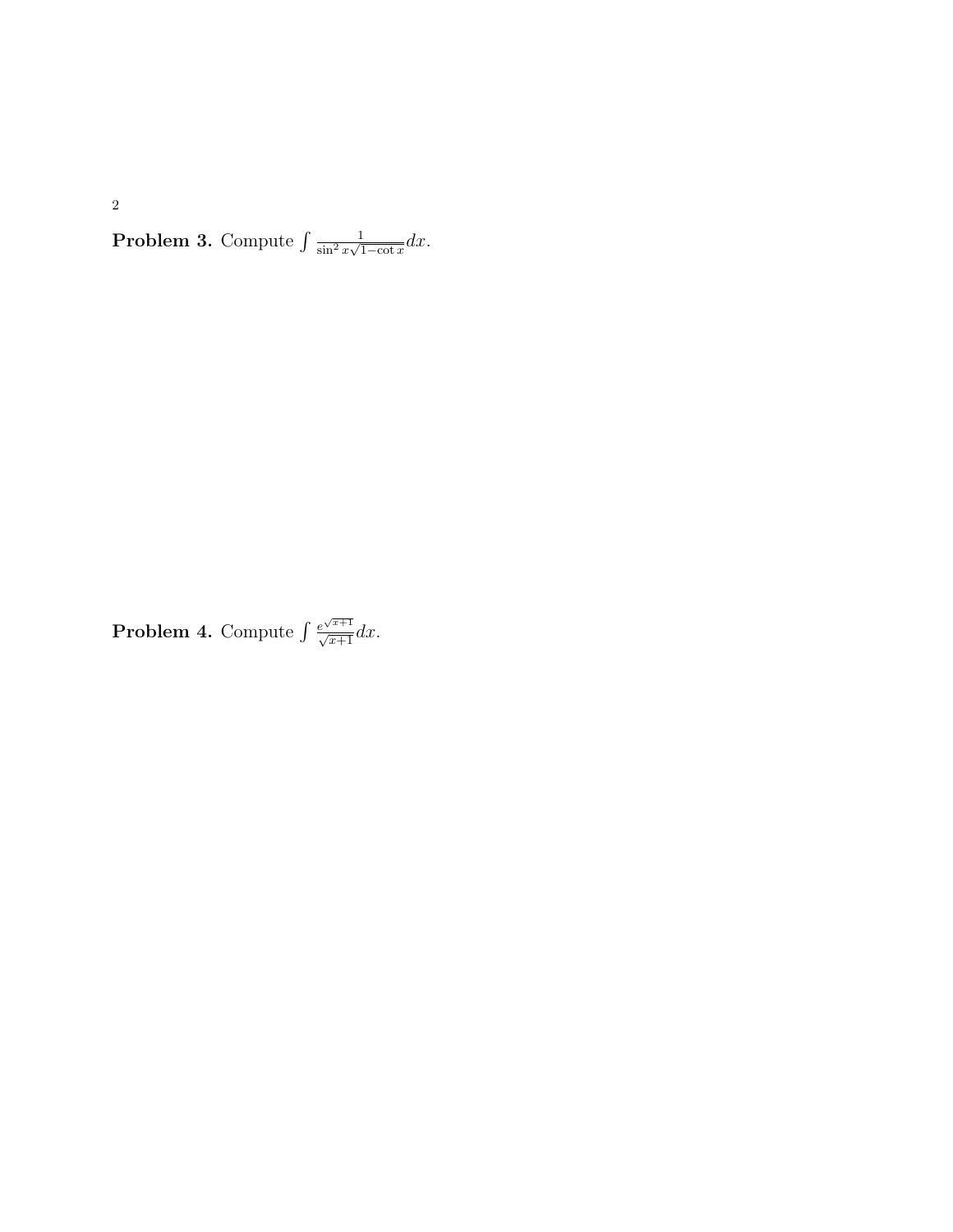**Problem 5.** Compute  $\int x^7 \sqrt{ }$  $x^4+5dx$ .

**Problem 6.** Compute 
$$
\int \frac{\sec \frac{1}{x^2} \tan \frac{1}{x^2}}{x^3} dx
$$
.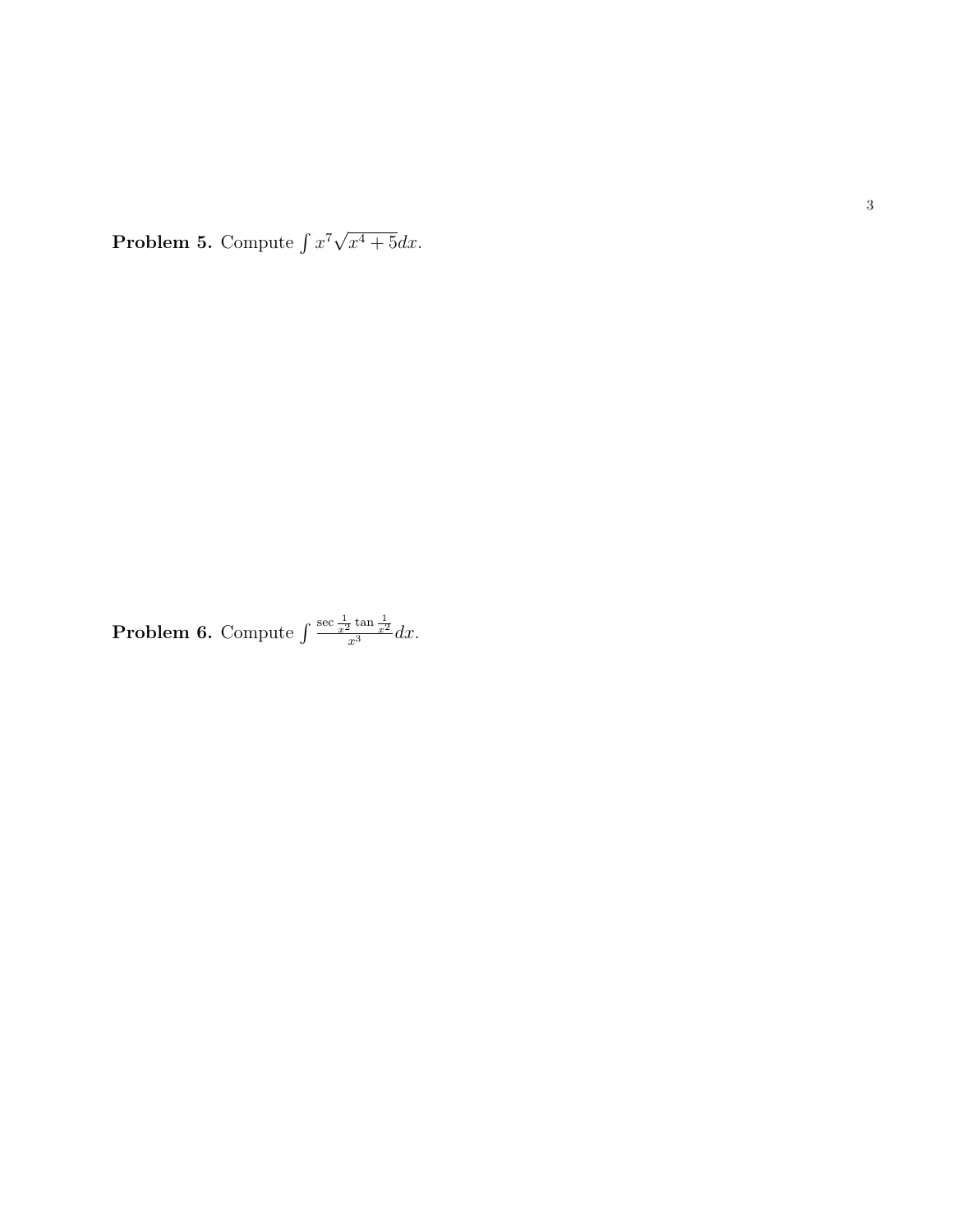**Problem 7.** Compute  $\int \frac{x-x^3}{1+x^4} dx$ .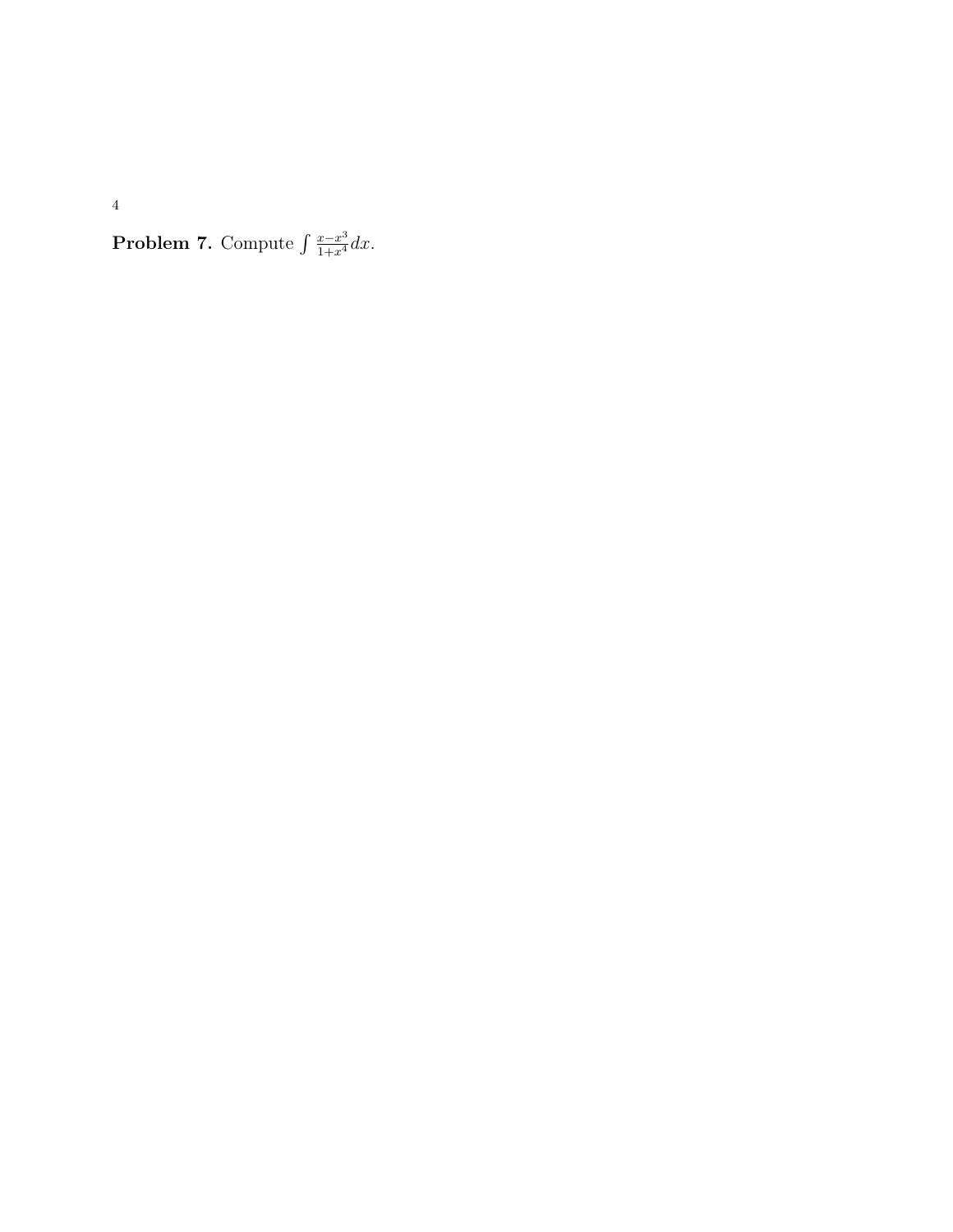**Problem 8.** Sketch the region bounded by  $y =$ √  $3x + 12$  and  $y = x + 4$  and find the area between them.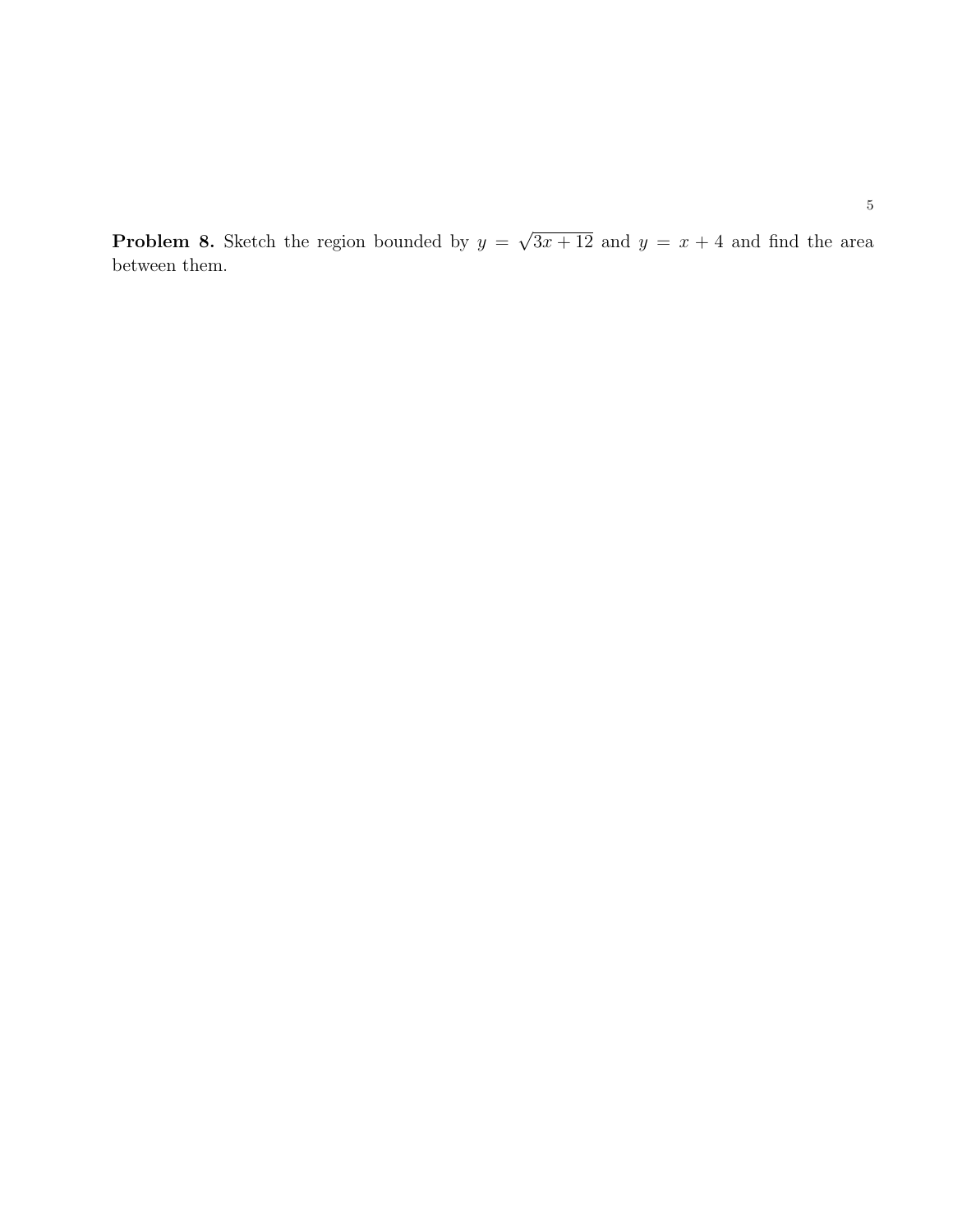**Problem 9.** Sketch the region bounded by  $y = 2x^2 + 5$  and  $y = 5x^2 - 7$  and find the area between them.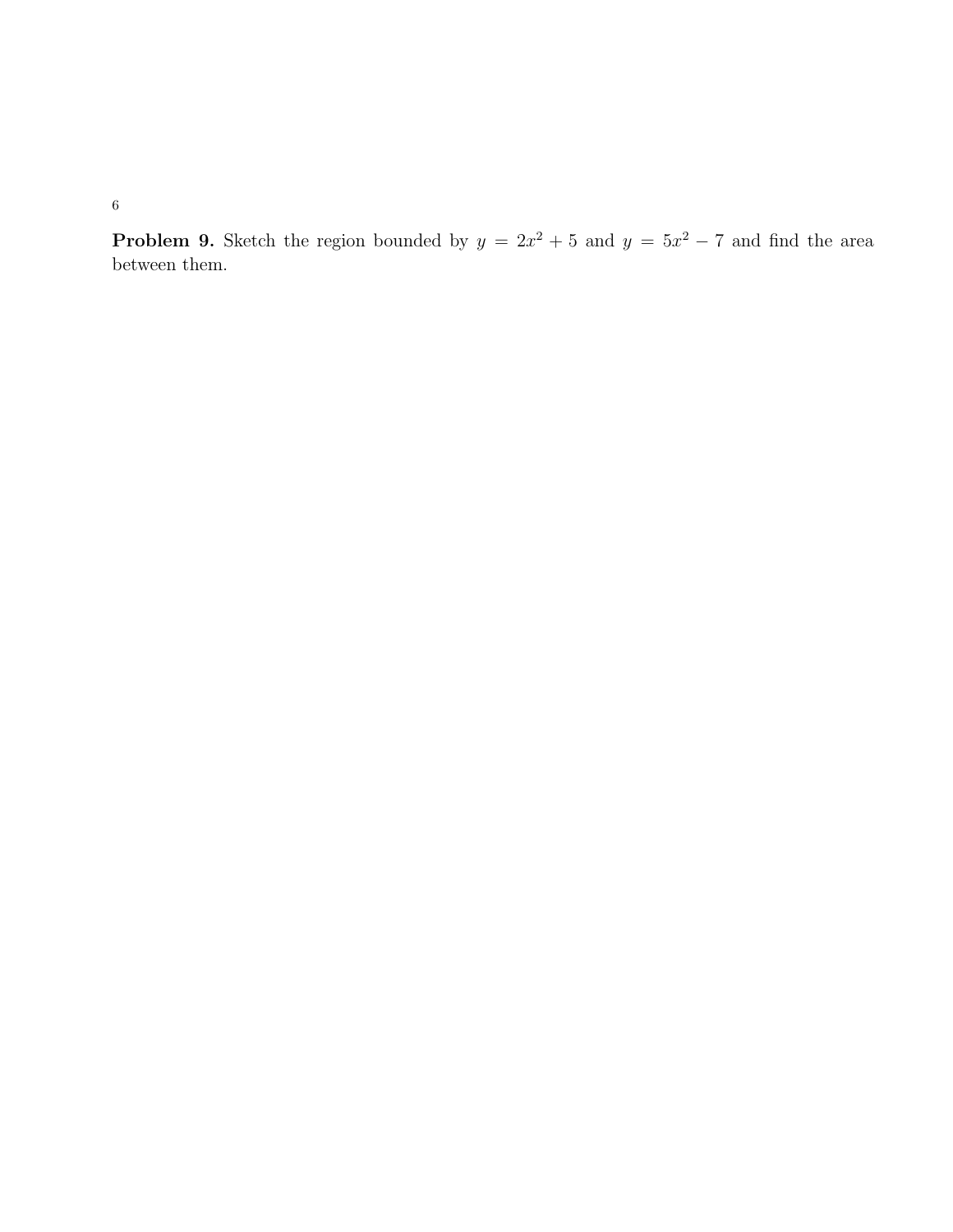**Problem 10.** Sketch the region bounded by  $y = x^3 - x^2$  and  $y = 2x$  and find the area between them.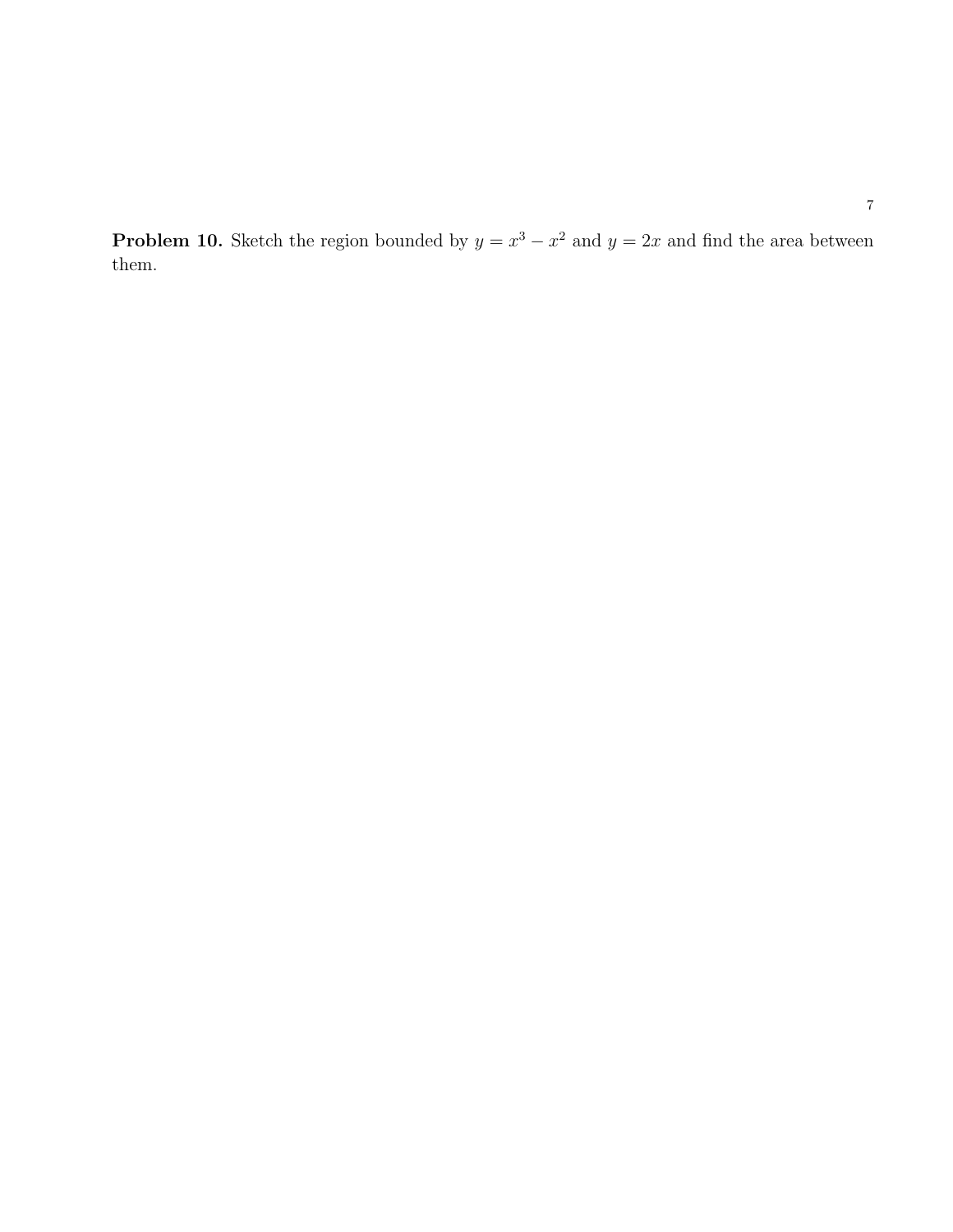**Problem 11.** Sketch the region bounded by  $x = 2y^2$  and  $x = 3 + y^2$  and find the area between them.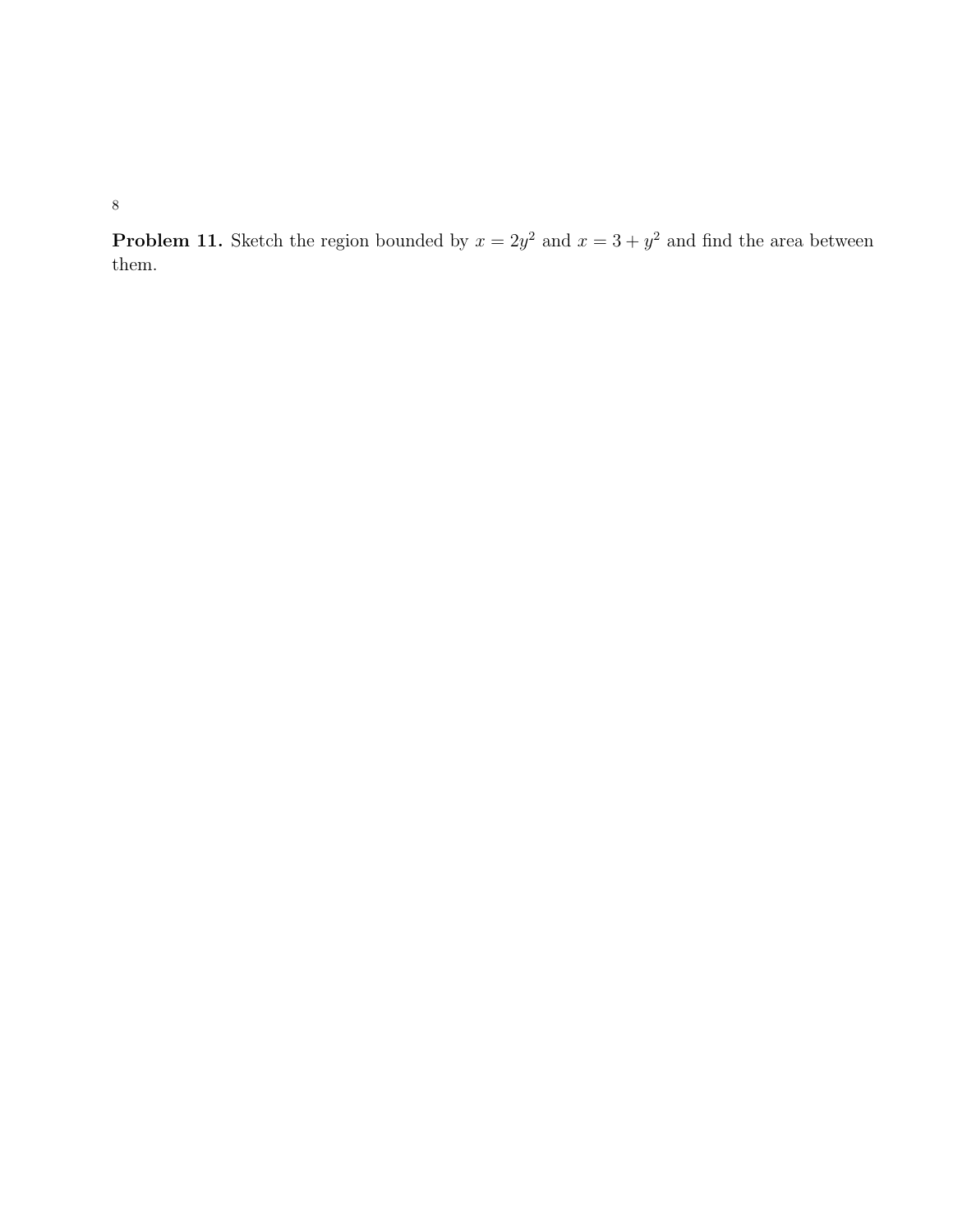**Problem 12.** Sketch the region bounded by  $x = y^3 - y^2$  and  $x = 12y$  and find the area between them.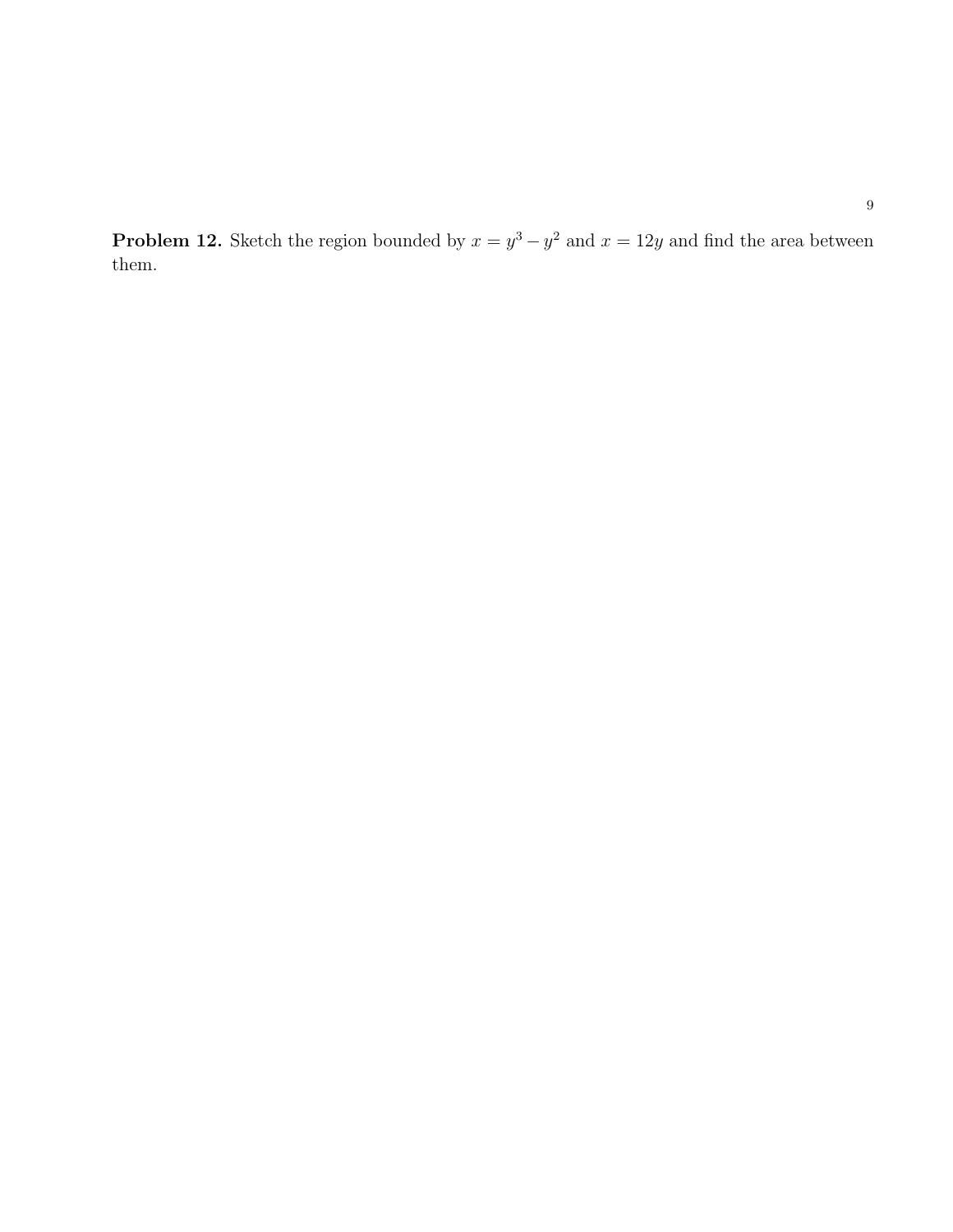**Problem 13.** Sketch the region bounded by  $y = \sin x$  and  $x = \frac{2}{\pi}$  $\frac{2}{\pi}x$  and find the area between them.